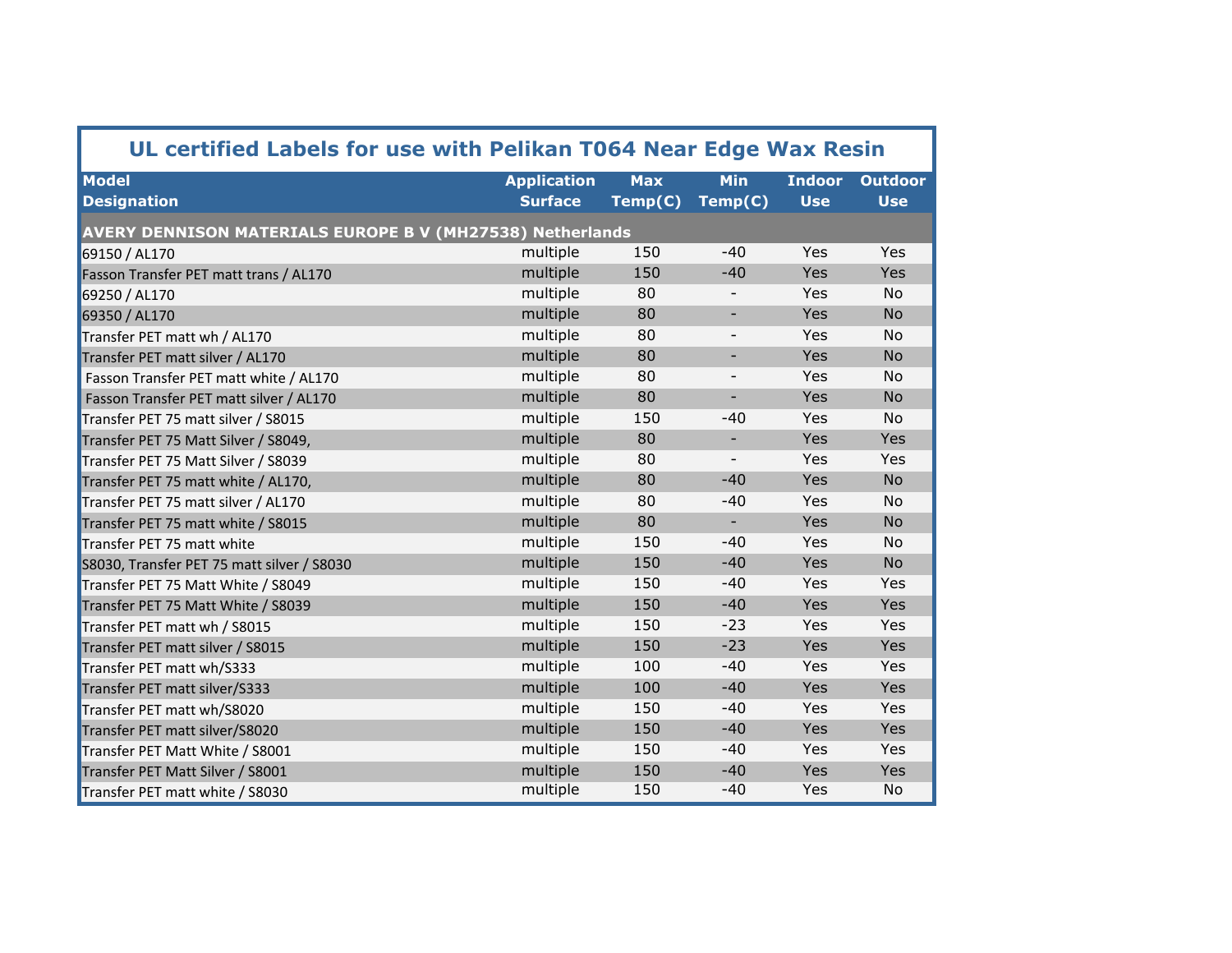| UL certified Labels for use with Pelikan T064 Near Edge Wax Resin |                                      |                       |                          |                             |                              |  |  |
|-------------------------------------------------------------------|--------------------------------------|-----------------------|--------------------------|-----------------------------|------------------------------|--|--|
| <b>Model</b><br><b>Designation</b>                                | <b>Application</b><br><b>Surface</b> | <b>Max</b><br>Temp(C) | <b>Min</b><br>Temp(C)    | <b>Indoor</b><br><b>Use</b> | <b>Outdoor</b><br><b>Use</b> |  |  |
| <b>AVERY DENNISON MATERIALS EUROPE B V (MH27538) Netherlands</b>  |                                      |                       |                          |                             |                              |  |  |
| Transfer PET matt silver / S8030                                  | multiple                             | 150                   | $-40$                    | Yes                         | <b>No</b>                    |  |  |
| Transfer PET Matt White / S8039                                   | multiple                             | 80                    | $-40$                    | Yes                         | Yes                          |  |  |
| Transfer PET Matt White / S8049                                   | multiple                             | 80                    | $-40$                    | Yes                         | Yes                          |  |  |
| 1M BRSH CH PET TC/S-333                                           | multiple                             | 60                    | $-40$                    | Yes                         | <b>No</b>                    |  |  |
| 1M BRT CH PET TC/S-333                                            | multiple                             | 60                    | $-40$                    | Yes                         | <b>No</b>                    |  |  |
| 1M CL PET TC/S-333                                                | multiple                             | 60                    | $-40$                    | Yes                         | <b>No</b>                    |  |  |
| 1M MAT CH PET TC/S-333                                            | multiple                             | 60                    | $-40$                    | Yes                         | No                           |  |  |
| 1M WH PET TC/S-333                                                | multiple                             | 60                    | $-40$                    | Yes                         | <b>No</b>                    |  |  |
| 1M BRSH CH PET TC/S-730                                           | multiple                             | 60                    | $-29$                    | Yes                         | <b>No</b>                    |  |  |
| 1M CL PET TC/S8020                                                | multiple                             | 150                   | $\overline{\phantom{a}}$ | Yes                         | Yes                          |  |  |
| 2M CL PET TC/S8020                                                | multiple                             | 150                   |                          | Yes                         | Yes                          |  |  |
| 1M MAT CH PET TC/S-730                                            | multiple                             | 150                   | $-40$                    | <b>Yes</b>                  | Yes                          |  |  |
| 1M MAT CH PET TC/S-730                                            | multiple                             | 100                   | $-29$                    | Yes                         | <b>No</b>                    |  |  |
| 1M BRT CH PET TC/S-730                                            | multiple                             | 100                   | $-29$                    | Yes                         | <b>No</b>                    |  |  |
| 1M BRSH CH PET TC/S-730                                           | multiple                             | 100                   | $-29$                    | Yes                         | <b>No</b>                    |  |  |
| 2M BRSH CH PET TC/S-730                                           | multiple                             | 150                   | $-40$                    | Yes                         | Yes                          |  |  |
| 2M BRT CH PET TC/S-730                                            | multiple                             | 150                   | $-40$                    | Yes                         | Yes                          |  |  |
| 2M CL PET TC/S-730                                                | multiple                             | 150                   | $-40$                    | Yes                         | Yes                          |  |  |
| 2M BRSH PET TC/S-730                                              | multiple                             | 150                   | $-40$                    | Yes                         | Yes                          |  |  |
| 2M WH PET TC/S-730                                                | multiple                             | 150                   | $-40$                    | Yes                         | <b>Yes</b>                   |  |  |
| 2M CL PET TC/S-730                                                | multiple                             | 80                    | $-40$                    | Yes                         | Yes                          |  |  |
| 2M WH PET TC/S-8001                                               | multiple                             | 80                    | $-40$                    | Yes                         | Yes                          |  |  |
| 2M MAT CH PET TC/S-8015                                           | multiple                             | 150                   | $-23$                    | Yes                         | Yes                          |  |  |
| 2M CL PET TC/S-8015                                               | multiple                             | 150                   | $-23$                    | Yes                         | <b>Yes</b>                   |  |  |
| 2M WH PET TC/S-8015                                               | multiple                             | 150                   | $-23$                    | Yes                         | Yes                          |  |  |
|                                                                   |                                      |                       |                          |                             |                              |  |  |
|                                                                   |                                      |                       |                          |                             |                              |  |  |